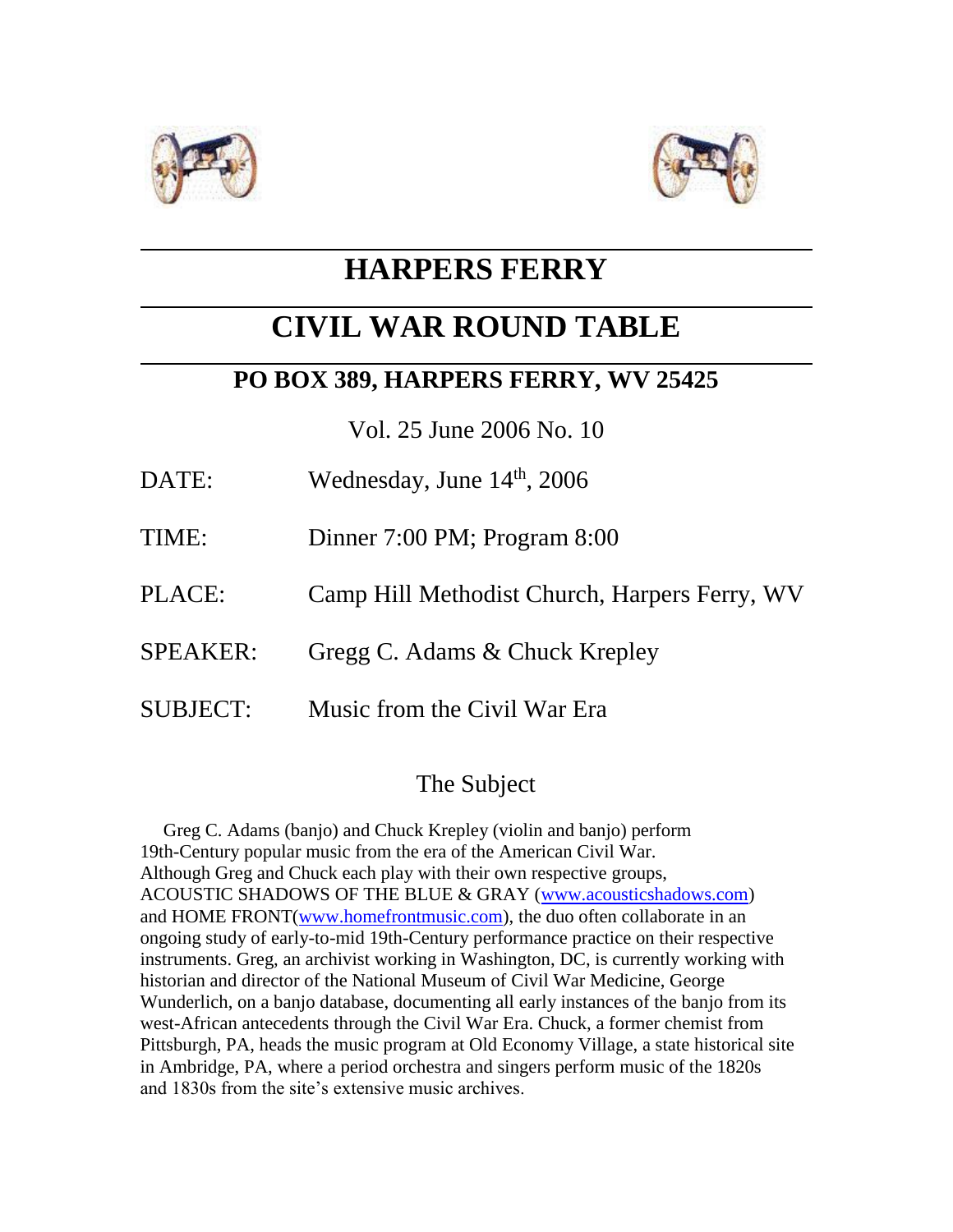#### The Performers

 Greg Adams recently completed graduate school where he earned a Master's in Library and Information Sciences at the University of Maryland, College Park. Greg received his Bachelor of Arts in Music History and Literature from Youngstown State University. He is currently living in Maryland with his wife and is working as an archivist in Washington, D.C. Greg is also heavily involved in a research project that focuses on the history of the early banjo. Greg plays the 5-string banjo and sings lead and tenor vocals in the ranks of the band.

 Chuck Krepley has been an historical re-enactor for over 20 years. Chuck is a student of popular music of the 18th and 19th centuries. Combining his love of history and music, he has performed at numerous historical sites in several states. He has also performed by invitation for the respective historical societies of Beaver, Somerset, and Westmoreland Counties in Pennsylvania. Chuck has been a featured speaker in several historical lecture series, bringing history to life through music. Mr. Krepley also enjoys collecting original pre-1865 sheet music. He performs regularly for visitors to Old Economy Village, a Pennsylvania Historical and Museum Commission site in Ambridge, PA, as Dr. Mueller, the physician and orchestra leader of the Harmony Society. His latest project is the recreation of Dr. Mueller's orchestra, circa 1830, with musicians performing on original period instruments. Chuck is also the music director for the upcoming French and Indian War documentary film, George Washington's First War: The Battles for Fort Duquesne, to be released by Paladin Communications in the spring of 2003. In his spare time, Mr. Krepley is a chemist for PPG Industries in Springdale, PA. He resides in Washington Township, in the northwest corner of Westmoreland County, Pennsylvania.

 Chuck Krepley's banjo was made by the Wunder Banjo Company. The Wunder Banjo Company's goals are to reproduce the most historically accurate and highest quality early to mid 19th century banjos, and to preserve the 19th century sound, music, and style of America's most important folk instrument. The sound produced by our instruments has been tested against original 19th century instruments. Wunder Banjos are correct as well in tone, volume and character. All of the tools, materials, and construction details used in the building of our instruments have been researched and recreated to insure an accurate final product. Our extensive restoration and conservation work on original banjos guarantees this accuracy. Each Wunder Banjo is handcrafted using original instruments and period images as patterns. The result is simply the most accurate reproduction available.

#### **THE MEAL**

 A family-style meal will be served at 7:00 PM prior to the program. The cost of the meal is \$10.00 per person. Reservations for the meal **must be phoned in no later than Saturday**, **June 10th**, to Allison Alsdorf, at 304-535-2101 or you can e-mail her at [alsdorf@adelphia.net](mailto:alsdorf@adelphia.net)